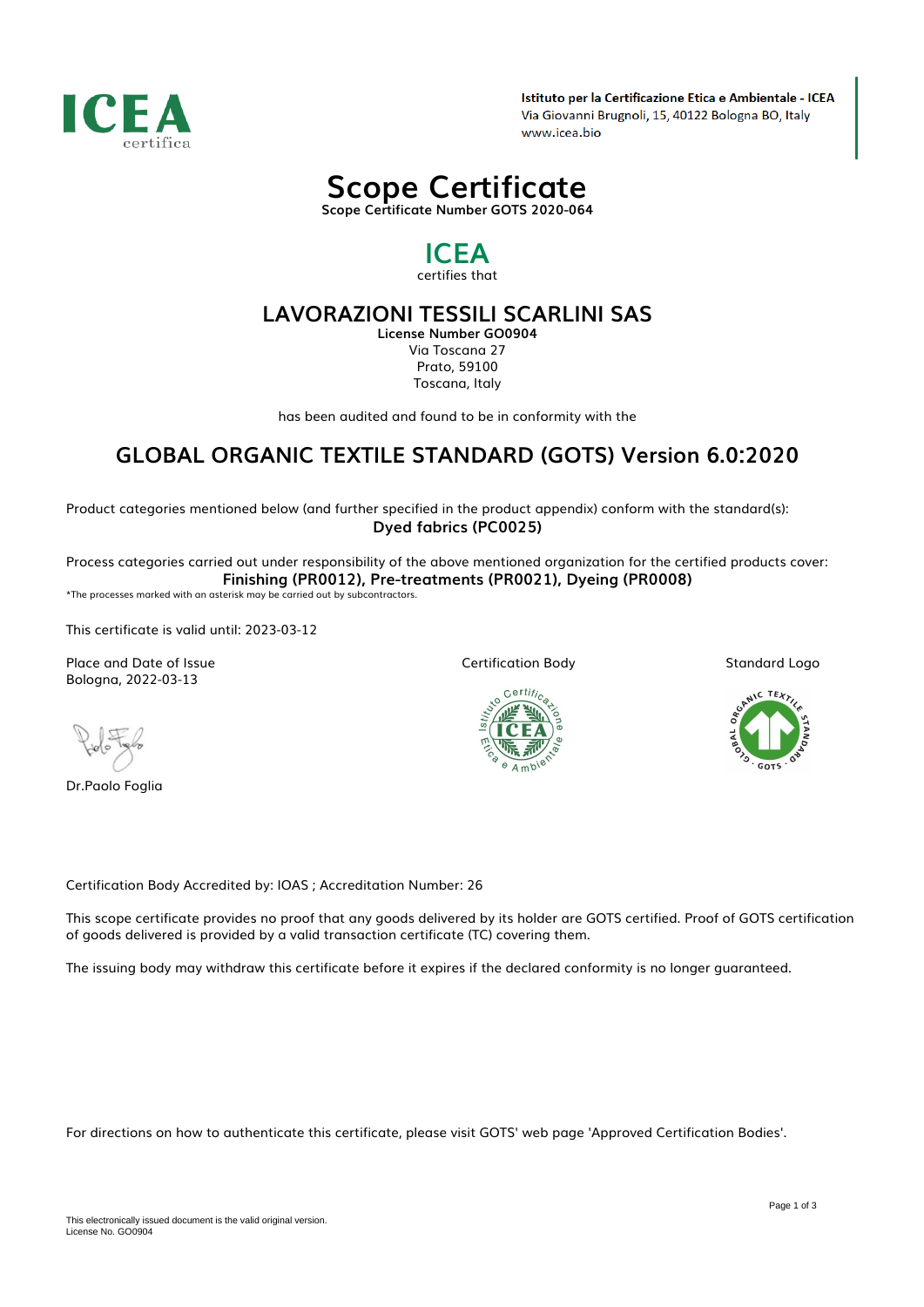

#### *Scope Certificate Number GOTS 2020-064 (continued) LAVORAZIONI TESSILI SCARLINI SAS GOTS Version 6.0:2020*

*Under the scope of this certificate, the following products are covered.*

| <b>Products Appendix</b> |                         |                                                        |                           |  |
|--------------------------|-------------------------|--------------------------------------------------------|---------------------------|--|
| <b>Product Category</b>  | <b>IProduct Details</b> | <b>Material Composition</b>                            | Standard (Label<br>(Grade |  |
| Dyed fabrics (PC0025)    |                         | Woven fabrics (PD0059) 100.00% Organic Cotton (RM0104) | <b>I</b> Oraanic          |  |

*Place and Date of Issue Bologna, 2022-03-13*

*Dr.Paolo Foglia*

*Certification Body*



*Standard Logo*